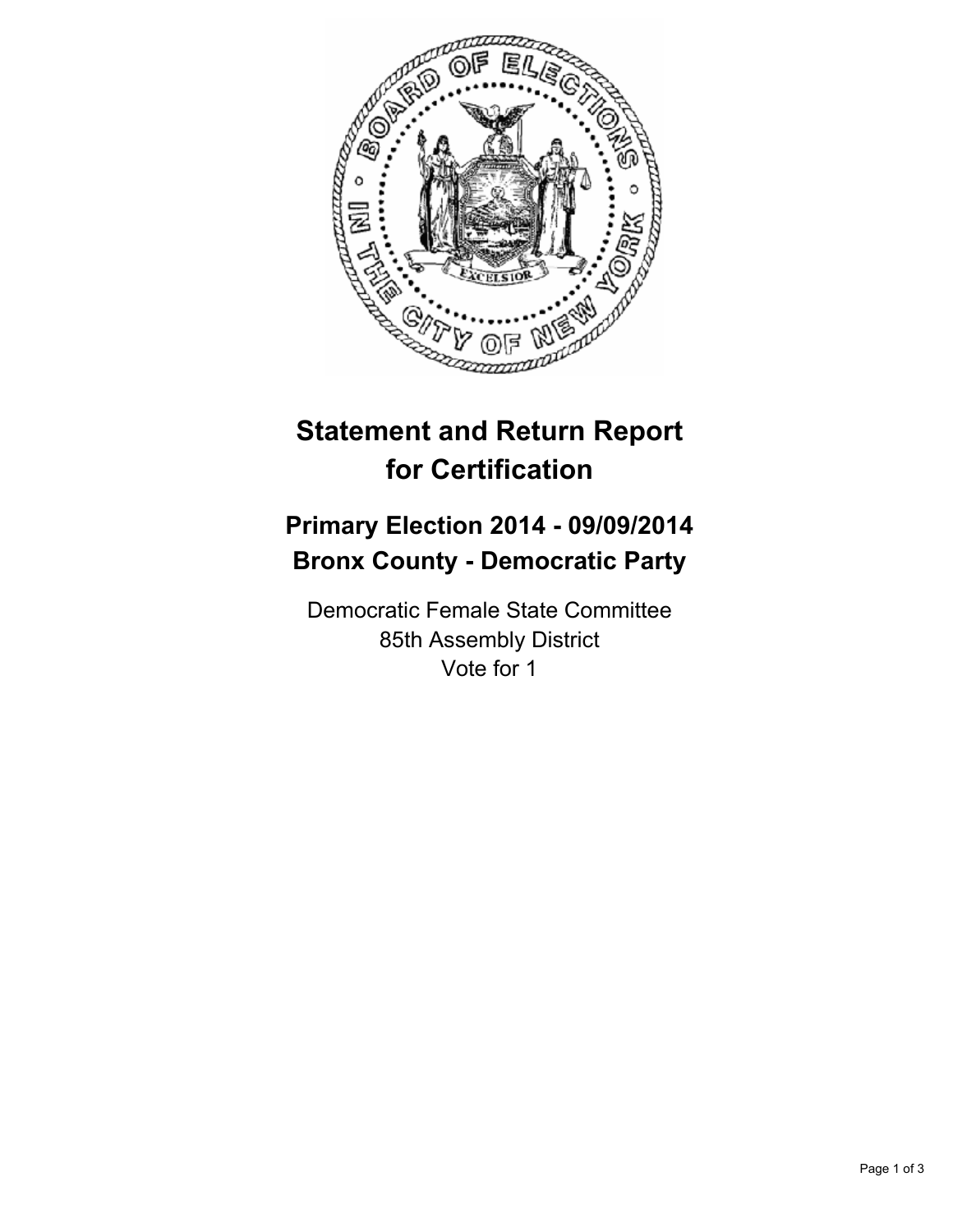

## **Assembly District 85**

| PUBLIC COUNTER                                           | 3,910 |
|----------------------------------------------------------|-------|
| <b>EMERGENCY</b>                                         | 0     |
| ABSENTEE/MILITARY                                        | 84    |
| <b>FEDERAL</b>                                           | 0     |
| <b>SPECIAL PRESIDENTIAL</b>                              | 0     |
| <b>AFFIDAVIT</b>                                         | 36    |
| <b>Total Ballots</b>                                     | 4,030 |
| Less - Inapplicable Federal/Special Presidential Ballots | 0     |
| <b>Total Applicable Ballots</b>                          | 4,030 |
| <b>NELLY MEDINA</b>                                      | 2,091 |
| RAVEN M. ROBINSON                                        | 1,006 |
| <b>GEORGE ALVAREZ (WRITE-IN)</b>                         |       |
| UNATTRIBUTABLE WRITE-IN (WRITE-IN)                       | 3     |
| <b>Total Votes</b>                                       | 3,101 |
| Unrecorded                                               | 929   |